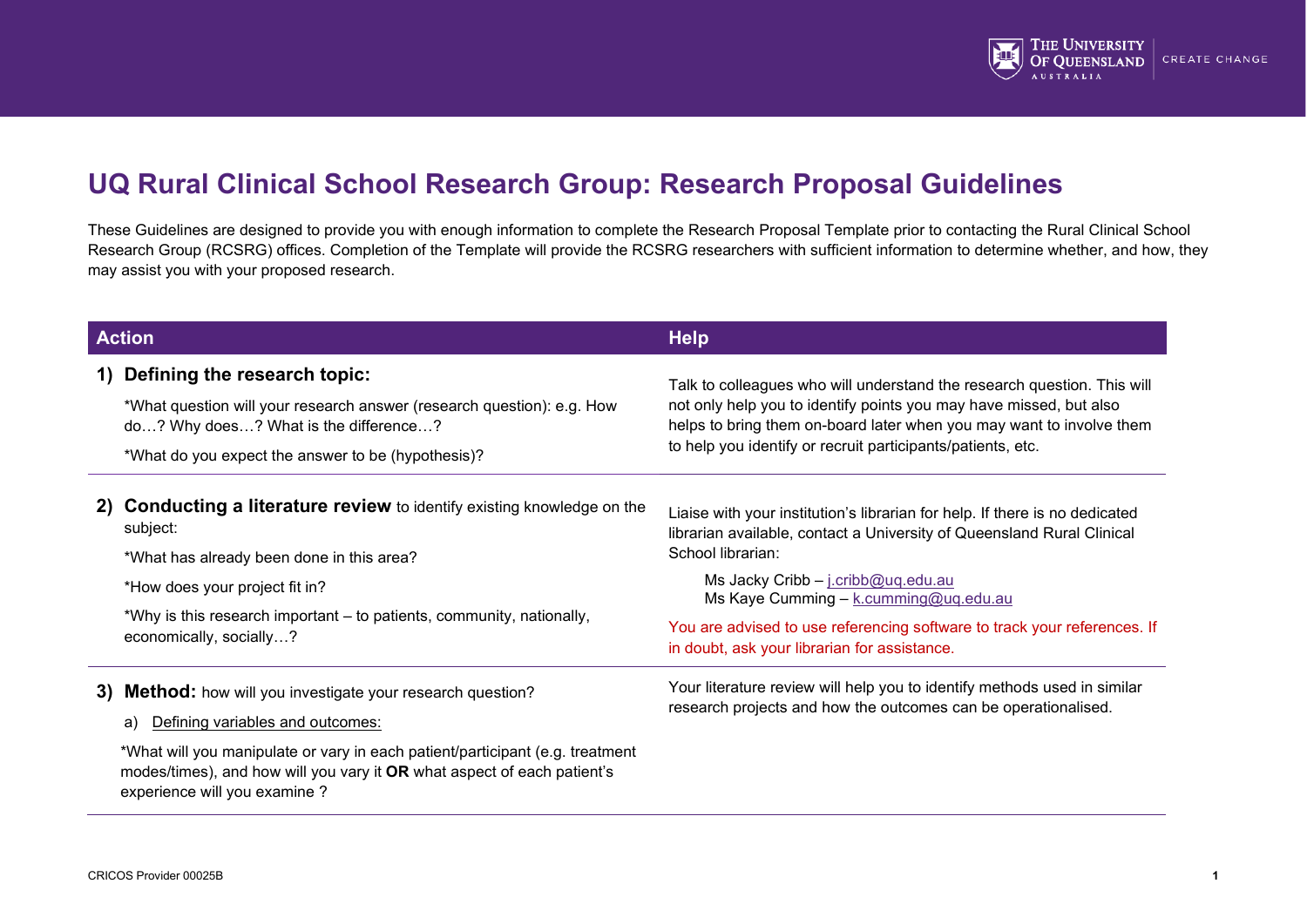

\*What will you measure or compare to determine the outcome?

\*What data will you be collecting, (e.g. demographics/ physical assessments/ health assessments/mental health variables)?

\*How will it be collected, (e.g file audit/ clinical procedures/diagnostics/questionnaires/interviews/online/phone/post?

\*How frequently will it be collected, (e.g. once only/pre-post intervention/at monthly intervals/annually/for how long?

\*Does it require special equipment or tools, or staff training? Do you have access to these?

\*Who will be collecting it? Do you have staff available to collect the data or will you collect it yourself? Does it require someone going off site/working outside normal hours?

\*How and where will this data be stored, (e.g. in a pass-word protected/ encrypted database/ excel file/ paper-format?

#### b) Identifying tools:

\*What tools, questionnaires, or instruments (if any) will you need? What special equipment or material? Are they already available or will you need to create new ones?

\*If you intend to use data that has already been collected, who owns it and how will you obtain access to it?

#### c) Identifying participants:

\*Who will you include in your study? Who will you exclude?

\*How will you recruit them, or collect their data?

\*How will you obtain their consent to collect their data?

d) Analysing the data:

\*Does it require special equipment, software or training?

c) Participants – Sample size: HRECs require an indication of sample size, and statisticians may use this to determine whether you have a big enough sample size to produce meaningful results (depending on the type of research you are doing).

c) Participants – Inclusion/Exclusion: What are the inclusion criteria for participants? Equally important, who will be excluded, and why? This might be due to difficulties with the language, co-morbidities, distance, or financial constraints.

c) Participants – Recruitment: There are constraints around privacy and confidentiality which do not allow researchers, even if they are the medical practitioner who gathered the patient information, to use information in patient records without the patient's express permission. The National Health and Medical Research Council also has clear guidelines around recruitment of persons into research by those in a position of power, whether perceived or actual, (e.g. recruitment of patients by a treating doctor).

Your HHS Ethics Office will be able to advise you about legal requirements; UQRCS research staff will provide guidance to develop appropriate recruitment methods.

d) Analysing the data: UQRCS Research Group can provide expert advice and analysis.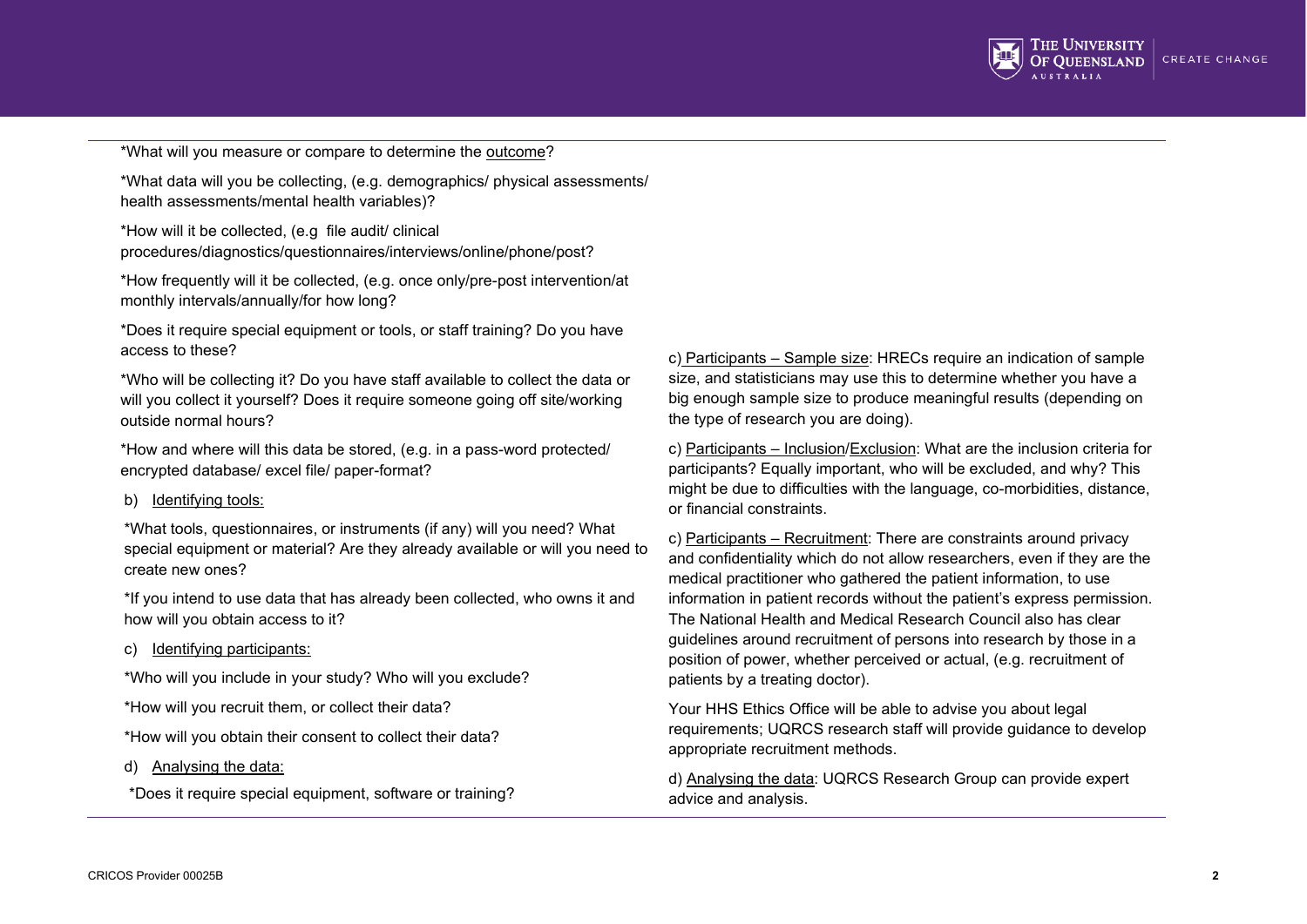

**4) Ethical issues:** Are there likely to be ethical issues raised by your research? What are they and how will you manage them?

\*Is your subject matter sensitive?

\*Are you recruiting from a vulnerable population?

\*Does the intervention or measurement involve invasive procedures?

All research involving humans must be reviewed and approved by at least one Human Research Ethics Committee. Discuss your proposed project with your HHS Research Coordinator to identify any potential ethical issues. Your review of the literature may identify some of these issues and describe how other researchers have dealt with them.

### **5) Resources:**

\*What resources do you have available, (e.g. a nurse to collect samples or review patient files and extract data; access or proximity to radiology or pathology services, software packages)?

|                                                                                                                                                                                          | The HHS will consider any time allocated to the conduct of research by<br>HHS staff as costs incurred by the HHS. While this may be covered as<br>'in-kind' costs, it will need prior approval by your Head of Department.                                                                                                                                                                                                       |
|------------------------------------------------------------------------------------------------------------------------------------------------------------------------------------------|----------------------------------------------------------------------------------------------------------------------------------------------------------------------------------------------------------------------------------------------------------------------------------------------------------------------------------------------------------------------------------------------------------------------------------|
| 6) Budget: What is it likely to cost? Is it feasible?<br>*What costs can be met by 'in-kind' contributions by the HHS?<br>*What costs will need to be met by an external funding source? | Also consider the cost of printing participant information sheets and<br>data collection tools, postage and phone calls, reimbursement of out-<br>of-pocket costs for patient/participants, consumables used in sample<br>collection and examinations. Some standardised survey tools require<br>the purchase of a license, and some agencies, such as A.I.H.W., have<br>charges associated with data extraction and/or linkage. |
|                                                                                                                                                                                          | Discuss what costs can be covered by your HHS with your Head of<br>Department.                                                                                                                                                                                                                                                                                                                                                   |
| 7) Identifying funding sources:                                                                                                                                                          | Explore your institutional support (both in-kind and cash). Hospitals<br>have research foundations and offer modest amounts of funding to get<br>you started.                                                                                                                                                                                                                                                                    |
|                                                                                                                                                                                          | UQ subscribes to a number of grant databases. Contact the UQ<br>librarian (see Point 2) for further information on how to access and<br>subscribe to those databases. UQ academics can suggest potential                                                                                                                                                                                                                         |